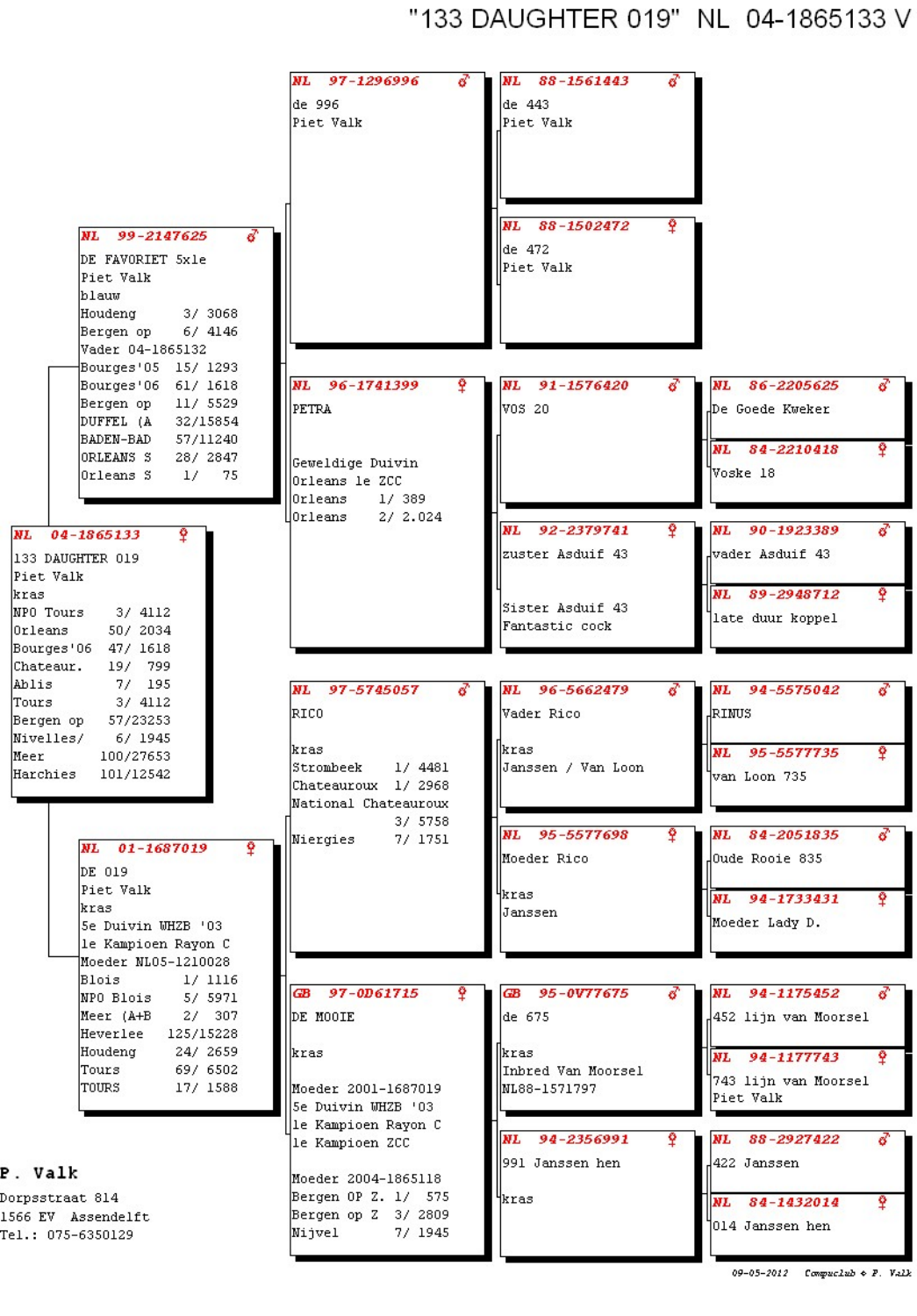| Beste prestaties per duif<br>NL 04-1865133 133 DAUGHTER 019 |                 |     |           |                |         |                    |  |
|-------------------------------------------------------------|-----------------|-----|-----------|----------------|---------|--------------------|--|
|                                                             |                 |     |           |                |         |                    |  |
| Vlu Vluchtdatum Losplaats<br>Niveau<br>Perc                 |                 |     | Prijs Mee | Get            | Afstand | Snelheid           |  |
|                                                             |                 |     |           |                |         |                    |  |
| E05 29-07-2006                                              | Tours           | 3   | 4112      | $\overline{4}$ |         | 637, 574 1394, 217 |  |
| 99,93 afdeling                                              |                 |     |           |                |         |                    |  |
| NO2 19-08-2006                                              | Bergen op Zoom  |     | 57 23253  | 21             |         | 115,057 1771,521   |  |
| 99,75 afdeling                                              |                 |     |           |                |         |                    |  |
| N05 06-09-2008                                              | Nivelles/Nijvel | 6   | 1945      | 15             |         | 213,720 2127,582   |  |
| 99,69 rayon                                                 |                 |     |           |                |         |                    |  |
| NO1 13-08-2005<br>99,64 afdeling                            | Meer            |     | 100 27653 | 49             |         | 110,426 1582,039   |  |
| N05 09-09-2006                                              | Harchies        |     | 101 12542 | 4              |         | 235,051 1243,559   |  |
| 99,19 afdeling                                              |                 |     |           |                |         |                    |  |
| NO2 18-08-2007                                              | Bergen op Zoom  |     | 222 24535 | 57             |         | 115,057 1663,927   |  |
| 99,10 afdeling                                              |                 |     |           |                |         |                    |  |
| V01 09-04-2005                                              | Meer            | 38  | 4058      | 45             |         | 110,426 1194,255   |  |
| 99,06 rayon                                                 |                 |     |           |                |         |                    |  |
| E03 08-06-2008                                              | Bourges         | 65  | 6288      | $\mathbf{2}$   |         | 623,053 1039,632   |  |
| 98,97 afdeling                                              |                 |     |           |                |         |                    |  |
| E02 17-06-2006                                              | ORLEANS         |     | 155 10594 | 23             |         | 545, 362 1238, 711 |  |
| 98,54 afdeling                                              |                 |     |           |                |         |                    |  |
| NO2 16-08-2008                                              | Bergen op Zoom  | 9   | 575       | 14             |         | 115,057 1517,530   |  |
| 98,43 club<br>V02 13-05-2006                                |                 | 84  | 5350      |                |         |                    |  |
| 98,43 rayon                                                 | STROMBEEK       |     |           | 17             |         | 178,467 1590,175   |  |
| N04 03-09-2005                                              | Strombeek       | 62  | 3663      | 18             |         | 178,467 1189,394   |  |
| 98,31 rayon                                                 |                 |     |           |                |         |                    |  |
| E05 07-07-2007                                              | Baden-Baden     | 137 | 7138      | 28             |         | 476,874 1222,236   |  |
| 98,08 afdeling                                              |                 |     |           |                |         |                    |  |
| E02 24-05-2008                                              | Ablis           | 156 | 7886      | 2              |         | 486, 138 1032, 537 |  |
| 98,02 afdeling                                              |                 |     |           |                |         |                    |  |
| NO2 20-08-2005                                              | Bergen op Zoom  | 19  | 943       | 50             |         | 115,054 1150,955   |  |
| 97,99 club                                                  |                 |     |           |                |         |                    |  |
| E03 01-07-2006                                              | <b>BOURGES</b>  | 168 | 8328      | 3              |         | 623,053 1064,565   |  |
| 97,98 afdeling                                              |                 |     |           |                |         |                    |  |
| E06 23-07-2005                                              | Chateauroux     | 97  | 4140      | 7              |         | 667, 954 1151, 152 |  |
| 97,66 afdeling<br>V05 05-05-2007                            | Chimay          | 20  | 767       | 48             |         | 273,902 1130,976   |  |
| 97,39 club                                                  |                 |     |           |                |         |                    |  |
| N05 08-09-2007                                              | Nijvel          |     | 373 12649 | 20             |         | 213,720 1193,089   |  |
| 97,05 afdeling                                              |                 |     |           |                |         |                    |  |
| NO1 12-08-2006                                              | Meer            | 127 | 4048      | 33             |         | 110,430 1235,029   |  |
| 96,86 rayon                                                 |                 |     |           |                |         |                    |  |
| N04 02-09-2006                                              | Strombeek       | 102 | 2883      | 23             |         | 178, 467 1525, 161 |  |
| 96,46 rayon                                                 |                 |     |           |                |         |                    |  |
| N04 30-08-2008                                              | Strombeek       | 95  | 2676      | 14             |         | 178,467 1308,877   |  |
| 96,45 rayon                                                 |                 |     |           |                |         |                    |  |
| E02 28-05-2005                                              | Orleans Saran   |     | 482 12957 | 12             |         | 545,728 1428,985   |  |
| 96,28 afdeling<br>E06 21-07-2007                            | Mullheim        | 231 | 6152      | $\overline{4}$ |         | 564,779 686,441    |  |
| 96,25 afdeling                                              |                 |     |           |                |         |                    |  |
| N03 25-08-2007                                              | Duffel          | 138 | 3622      | 33             |         | 156, 144 1371, 505 |  |
| 96,19 rayon                                                 |                 |     |           |                |         |                    |  |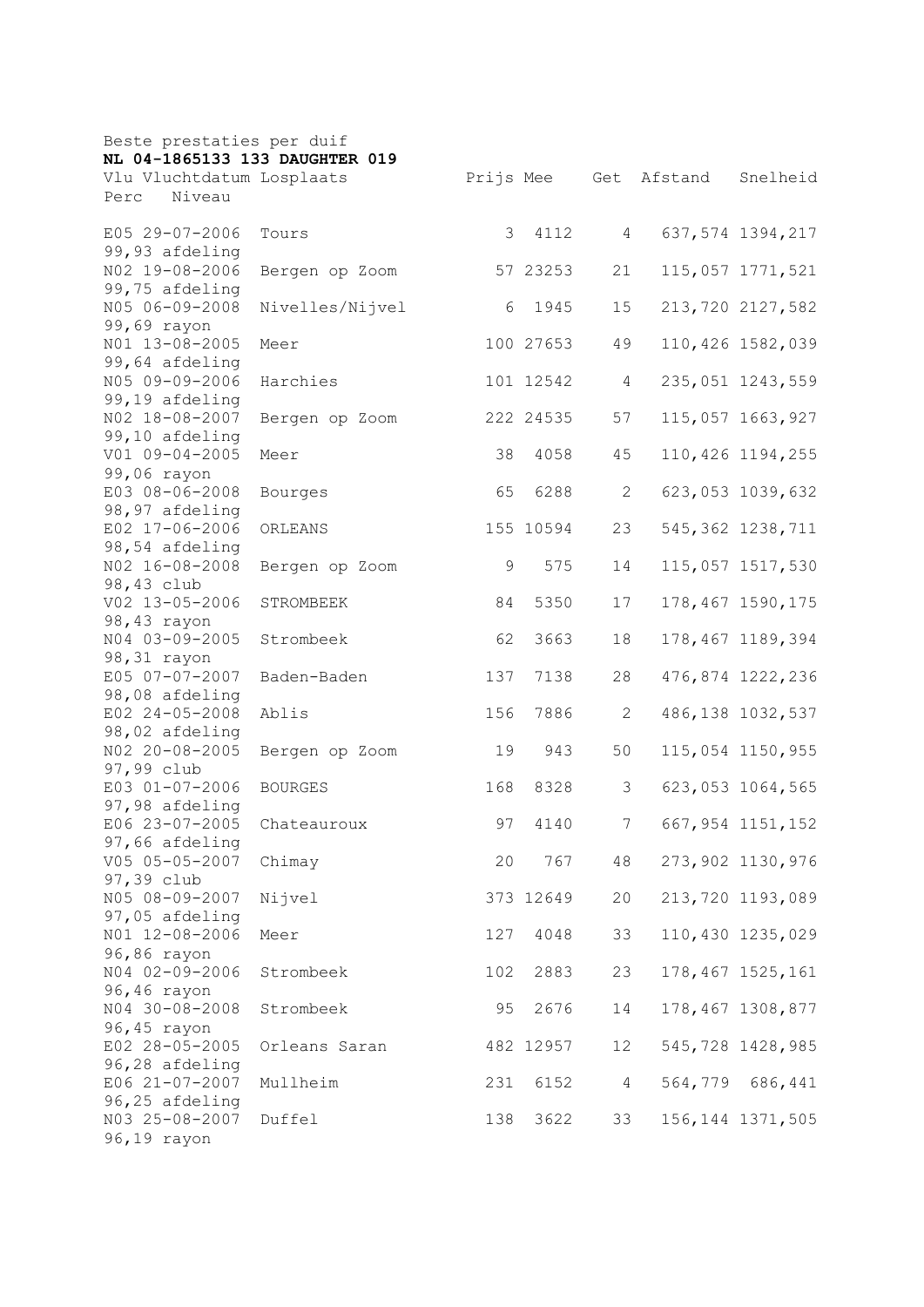| N01 11-08-2007<br>96,08 club     | Meer          | 30  | 766        | 42            | 110,430 1194,291   |  |
|----------------------------------|---------------|-----|------------|---------------|--------------------|--|
| E01 10-05-2008<br>95,91 afdeling | Ablis         |     | 534 13063  | $\mathbf 1$   | 486,138 1017,374   |  |
| N04 01-09-2007<br>95,87 rayon    | Strombeek     | 113 | 2739       | 22            | 178,467 1322,485   |  |
| N05 10-09-2005<br>95,54 rayon    | Strepy/Thieu  | 112 | 2510       | 59            | 226, 552 1340, 292 |  |
| M06 30-06-2007<br>95,18 rayon    | Chantilly     | 91  | 1889       | 16            | 399,636 1574,207   |  |
| E01 12-05-2007<br>95,10 club     | Ablis         | 31  | 633        | $\mathcal{S}$ | 486, 138 1766, 708 |  |
| M03 02-06-2007<br>95,02 rayon    | Morlincourt   | 132 | 2653       | 23            | 346,894 1085,063   |  |
| V16 24-04-2010<br>94,12 rayon    | Strombeek     | 213 | 3621       | 17            | 178, 467 1370, 347 |  |
| M03 04-06-2005<br>94,07 club     | Peronne       | 27  | 455        | 14            | 311, 612 1617, 661 |  |
| M18 08-05-2010<br>93,87 afdeling | Laon          |     | 1196 19513 | 25            | 333,048 1024,281   |  |
| N35 04-09-2010<br>93,25 afdeling | Strombeek     |     | 935 13854  | 39            | 178,467 1190,430   |  |
| N03 27-08-2005<br>93,05 rayon    | Duffel        | 267 | 3840       | 16            | 156, 141 1511, 294 |  |
| E27 10-07-2010<br>92,89 afdeling | Orleans Saran | 366 | 5146       | 24            | 545, 362 1070, 208 |  |
| E04 15-07-2006<br>92,78 afdeling | <b>Blois</b>  | 431 | 5971       | 3             | 597,920 966,180    |  |
| J02 10-07-2004<br>92,49 club     | Kapellen      | 26  | 346        | 50            | 132,856 1261,537   |  |
| E25 26-06-2010<br>92,22 afdeling | Tours         | 511 | 6565       | 27            | 637,574 1026,990   |  |
| N03 23-08-2008<br>92,03 afdeling | Duffel        |     | 1364 17116 | 20            | 156, 144 1211, 819 |  |
| V01 07-04-2007<br>92,03 club     | MEER          | 55  | 690        | 23            | 110,430 1091,584   |  |
| M02 24-06-2006<br>91,08 afdeling | MORLINCOURT   |     | 1068 11969 | 16            | 346,894 1281,323   |  |
| V01 06-05-2006<br>90,99 afdeling | MEER          |     | 2501 27750 | 17            | 110,430 1324,914   |  |
| E01 15-05-2005<br>90,78 club     | Ablis         | 59  | 640        | 22            | 487,973 1086,841   |  |
| V14 10-04-2010<br>89,65 rayon    | Meer          | 378 | 3653       | 25            | 110,430 1166,495   |  |
| J03 17-07-2004<br>89,61 club     | Strombeek     | 35  | 337        | 91            | 178,467 1285,068   |  |
| V06 10-06-2006<br>89,24 afdeling | CHIMAY        |     | 1972 18333 | 17            | 273,902 1325,660   |  |
| N63 21-08-2010<br>88,70 afdeling | Meer          | 539 | 4769       | 19            | 110,430 1540,098   |  |
| N03 26-08-2006<br>88,49 afdeling | Duffel        |     | 1971 17120 | 5             | 156, 144 1193, 622 |  |
| E01 03-06-2006<br>88,20 afdeling | ABLIS         |     | 1736 14707 | 4             | 486, 138 1247, 043 |  |
| V01 05-04-2008<br>87,80 rayon    | Meer          | 437 | 3582       | 45            | 110,430 1141,181   |  |